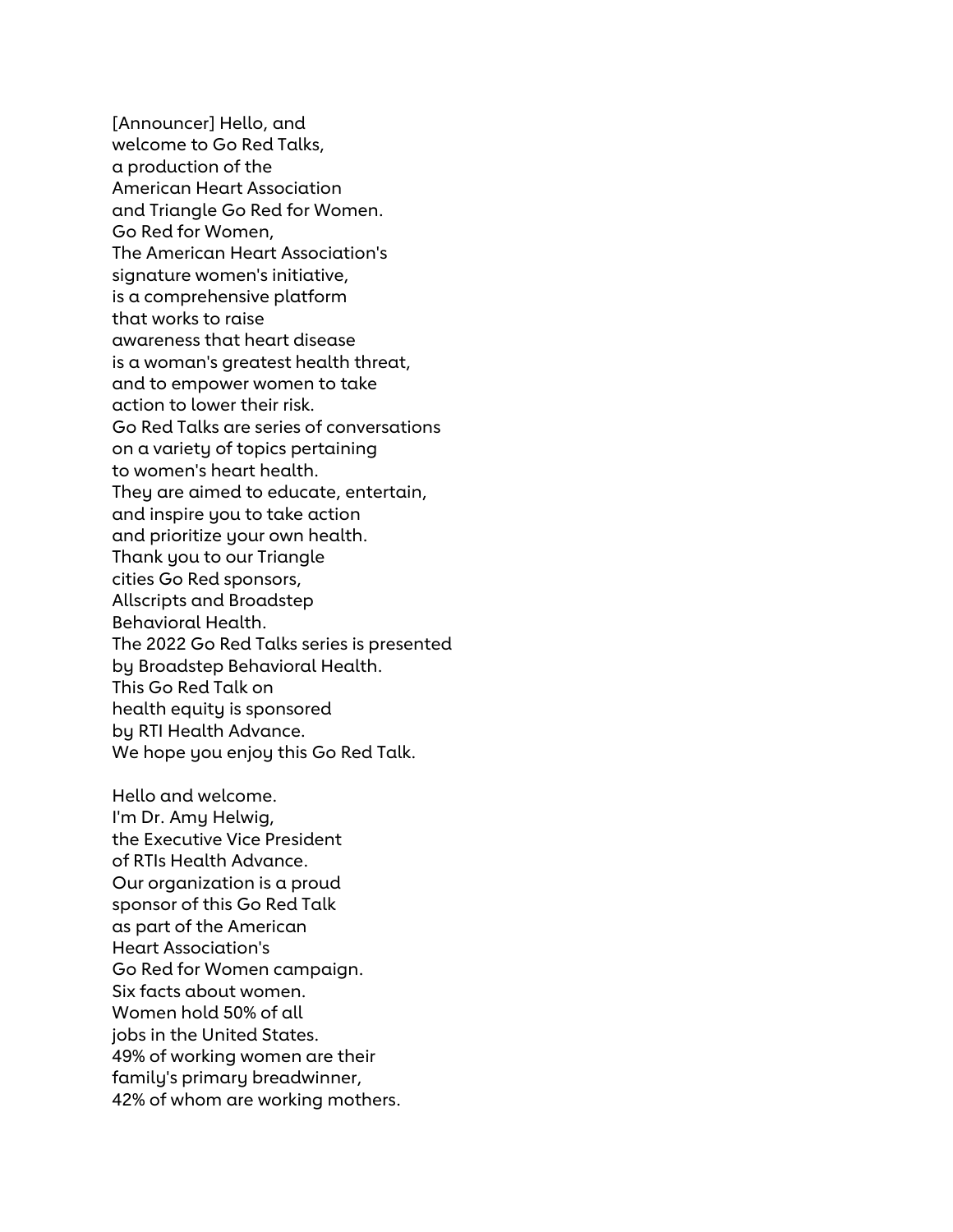Women with children who are married or in relationships disproportionately handle key domestic chores, even as they work full time. Women bear the greater burden of managing work and family responsibilities compared to their male counterparts. Women earn 93 cents for every dollar a man earns.

And women make up 66% of caregivers tending to elderly relatives. Well, these facts tell us that we are as career oriented as men, as financially obligated to dependents, expected to simultaneously handle more at home while being paid less, and are expected to provide for the unique needs of the elderly. Alone, any one of these facts is startling. But compounded, these facts start to form the chapters of a bigger story. The theme of our story, the story of women, is responsibility. We're central characters in this epic tale of life. We're headliners. Much rests on our shoulders. We're the glue that holds so many things together. We take care of people, and problems, and tasks because we must. We're essential and necessary. And woven in this action-packed, tension-filled books

are the briefest scenes where we may steal a moment to feel, to think and to dream. I'm no different than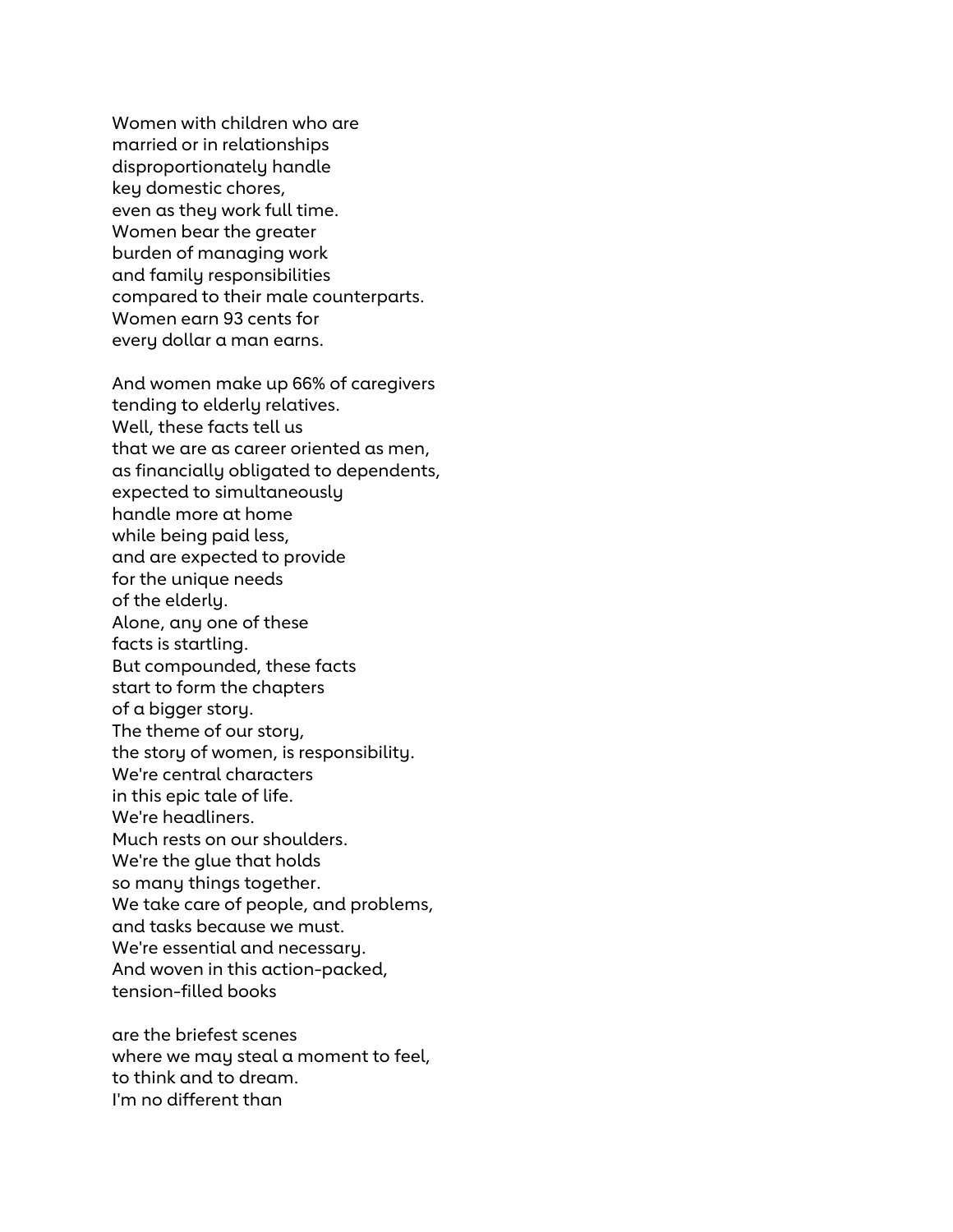everyone else in your life in that today, I'm going to ask for something of you too. I ask you to add a new chapter to your grand story. I want you to craft a section that focuses on the responsibility you have to yourself as a living, feeling, creative, powerful, strong being. Not on the responsibility asked of you by yet one more committee, or one more class or event. Those chapters are already written. We need more people, more women, to be fully present in our own stories. To think about our individual purpose and the dynamic role that we play in families and communities, and the people that we influence daily. To be present, to be the central headlining character of your story, you must prioritize yourself, your health, your wellbeing, your comfort, your needs, and your happiness. You must listen to your character, instead of leaving her out of those important scenes of life. Does that sound impossible? No, it actually, isn't impossible. Because the data shows that you're already doing this, and you're crushing it every single day. So, start writing your chapter now. You're entirely capable, and your track record proves it. On behalf of RTI Health Advance, I hope you enjoy this Go Red Talk, and the presentations that my colleagues will share with you now.

This story begins with a little girl with a big imagination and big dreams, growing up in a very small town.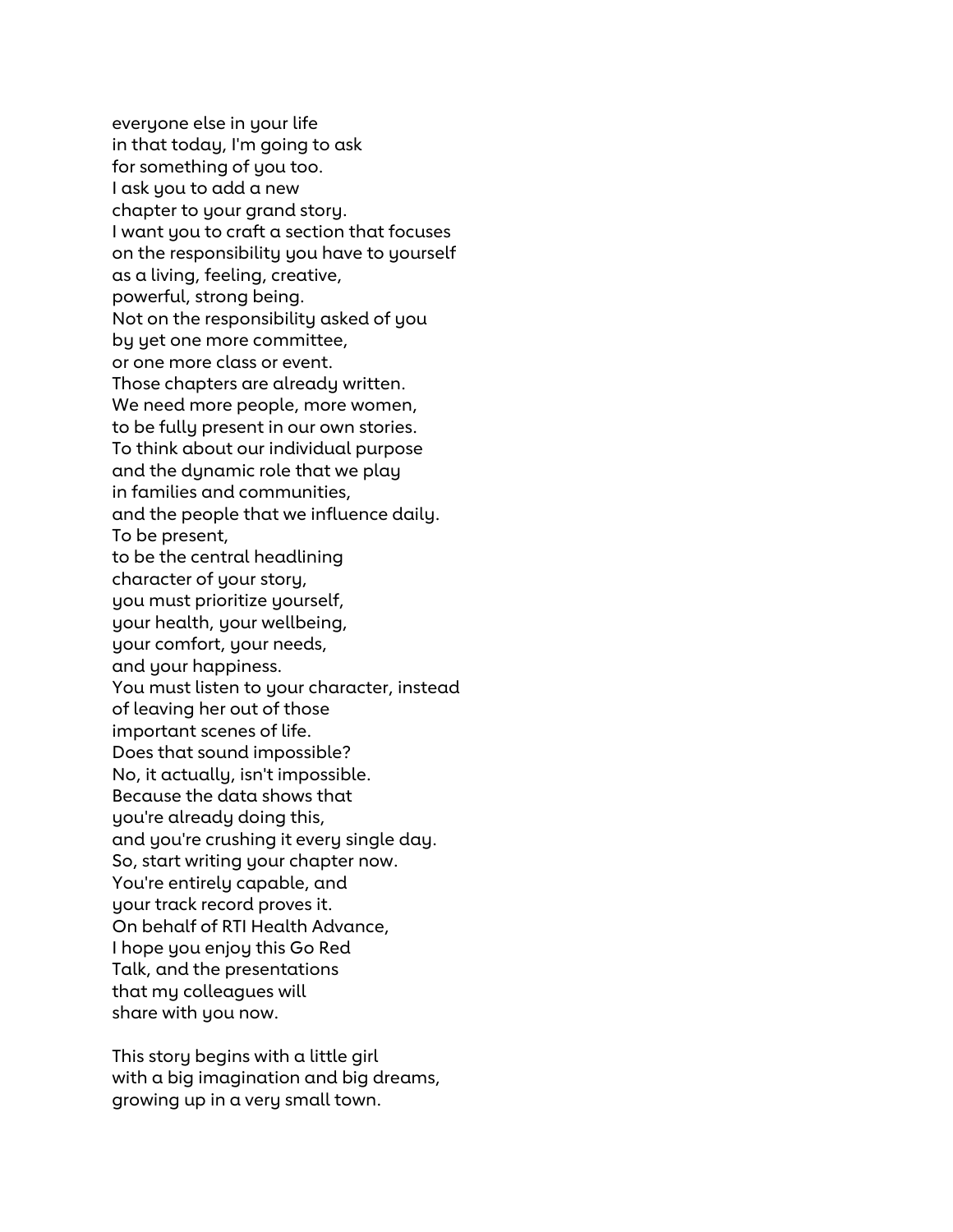So, I was raised on a farm, in a very small town in Eastern North Carolina. My dad was a long distance truck driver, So, he drove across country. He was gone mostly during the week, but home on the weekends. My mom was a local educator, So, she taught at the local Head Start in our town. I'm the oldest of four siblings. I've got two sisters and one brother. I'm gonna tell you something about myself that you may find hard to believe. But trust me when I tell you this, I'm not a farm girl, okay? I cared less about growing up on a farm. I had big dreams. There were so many things that I wanted to do. So it was quite interesting growing up on a farm. Pretty repetitive. So, there's waking up in the morning. There's doing your household chores, doing the outdoors chores, feeding the animals, going to school, coming home, doing homework, doing more chores, eat, sleep, repeat. Pretty standard. Pretty standard stuff. My comfort area, and where I find the most joy was being inside, curled up, reading a good book. I'm a nerd. I always have been. Education was my escape. And there was nothing like me just sitting down and getting lost in a good story. Now, one of my favorite fictional characters was a little girl by the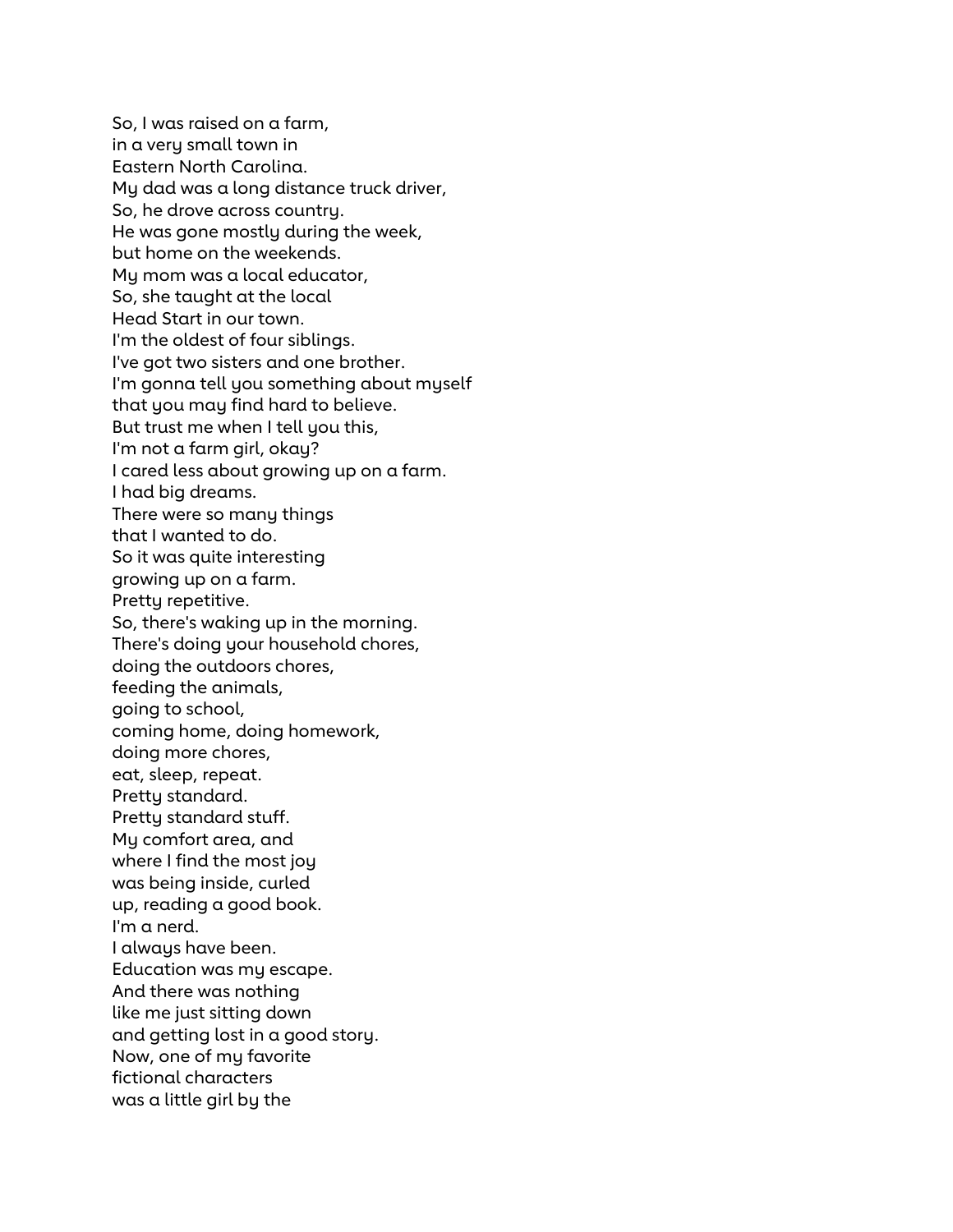name of Ramona Quimby. Ramona was mischievous, always getting into something, opinionated, and she was brave. Ramona was my hero. Now, on the few occasions that my mom did strong-arm me to get outside, I went outside and I played with my siblings. So as a kid, I was very skinny, long legs. I take the build of my dad. But I was fast, okay? I was pretty hard to catch. And I loved playing a game of tag with my siblings. But the game never lasted for too long. I always found that I got very, very winded, very tired. Lots of fatigue when I was a kid. And my mom didn't understand what was causing it, so eventually she decided to take me to the doctor. And after getting a physical and getting a checkup, we learned a couple of things during that visit. We learned that I had a very slow resting heart rate, very different from the average 19-year-old resting heart rate. My heart rate was in the low thirties. That wasn't a good sign. Now, what we learned from the physician, it was, I had a heart murmur. But he told us it was harmless. I wouldn't need to take medication. It would be something that I would eventually grow out of. So, in my mind, everything was going to be okay. And everything was okay for several years after. You know, I'd still tire very easily.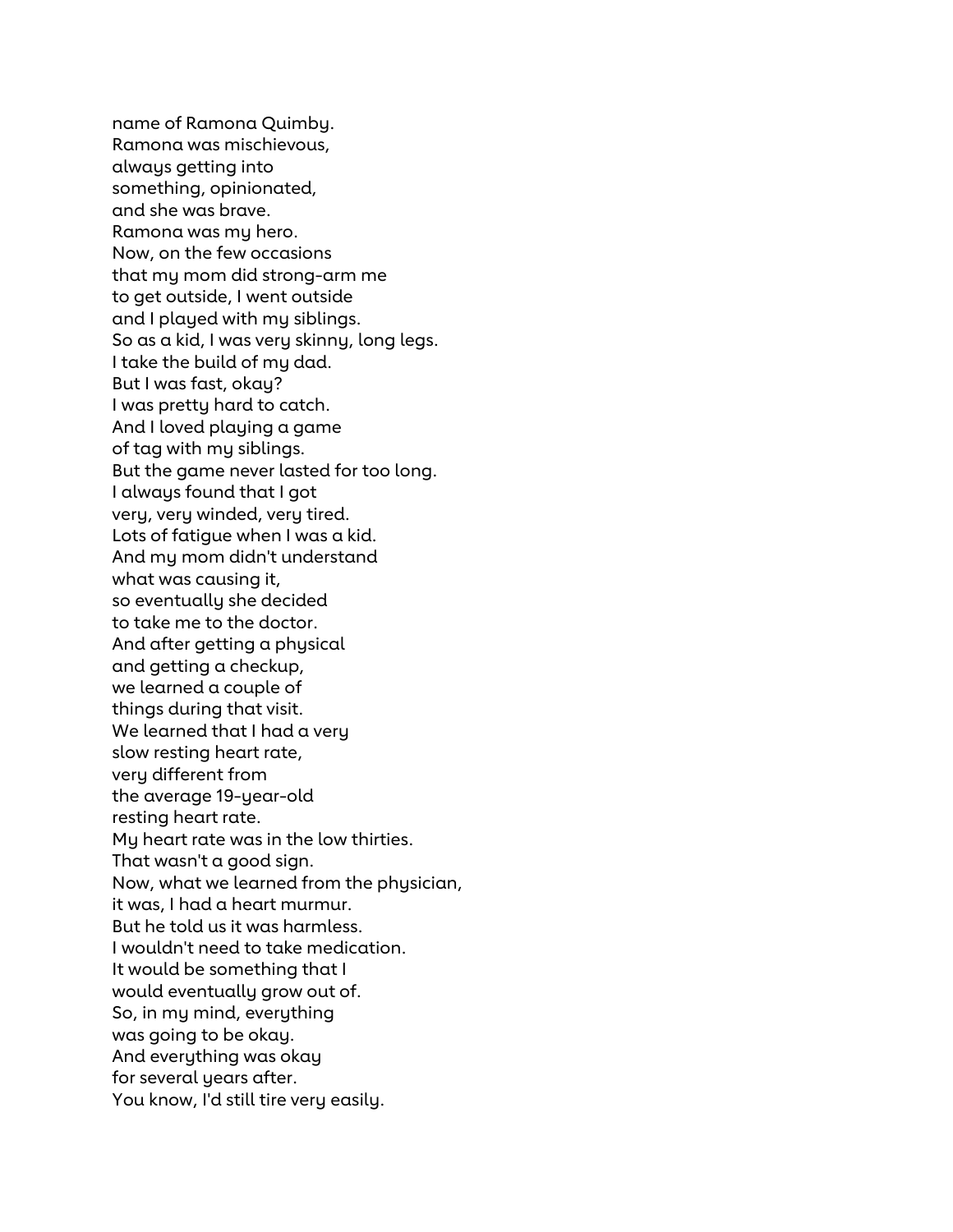There was still the shortness of breath.

But I coped. I learned how to pace myself. So, if I was outdoor playing with my siblings, and I got too tired, I'd slow down. I'd take a breath. I learned how to live with it. But things took a turn for the worse for me around my senior year of high school. So, my condition got so bad that I had to be admitted to the hospital. And I'll never forget the day. They had taken tests. I was sitting in the hospital bed, and I see the cardiologist walk through the door. And in my mind, I always equate it to seeing the storm clouds. You see, I'm from the country, so I used to stay with my grandma during the summers. And I remember sitting out on her porch, and I would look out over the field, and it was nothing like seeing the storm clouds coming across the field in the sky, and knowing that it was gonna be a nice summer storm that was coming. It always amazed me. So, seeing that physician, that cardiologist walk into the room, I saw the storm clouds. I knew it wasn't good news. We learned two things that day. We learned that I actually did not have a heart murmur. I call it my true diagnosis. My true diagnosis was that I had heart failure. I had right-sided heart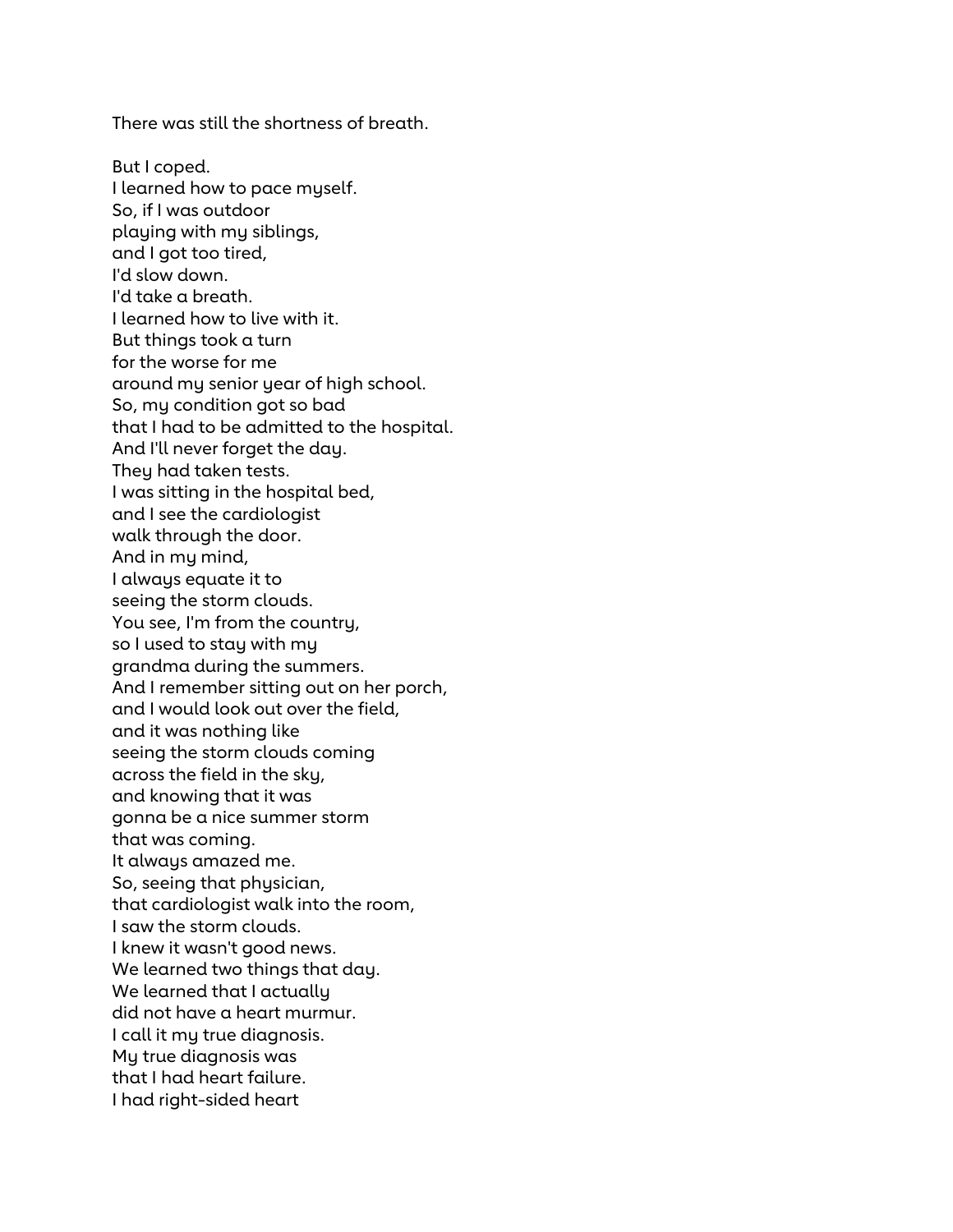failure, to be exact. That meant the right side of my heart wasn't pumping enough blood to my lungs. Hence the fatigue, the shortness of breath, the sometimes dizzy spells I had experienced since I was a child. The second thing we learned was this condition would not get better. It would actually deteriorate. It would get worse. And so I was going to need surgery. I was going to need to have a pacemaker implant. The storm had arrived. Now, I'm a pretty decisive person. I have always been decisive since I was a kid. And you give me the information, I think that through, and I make a decision. So, after hearing my true diagnosis, and hearing about the treatment, I decided. I decided that I would not have the surgery. I said I'd wait. I'd wait because I was a senior in high school. I was too young to have a pacemaker. Pacemakers are for older people, right? I was too young. I'd wait because I was going to college. I was escaping that farm life. There was no way I was going to have surgery before I went to school. And I'd wait because unknown to anyone else outside of my household, I knew that I didn't have health insurance. My family didn't go to the doctor for annual physicals and checkups. We saw the doctor when things got bad. We saw the doctor when we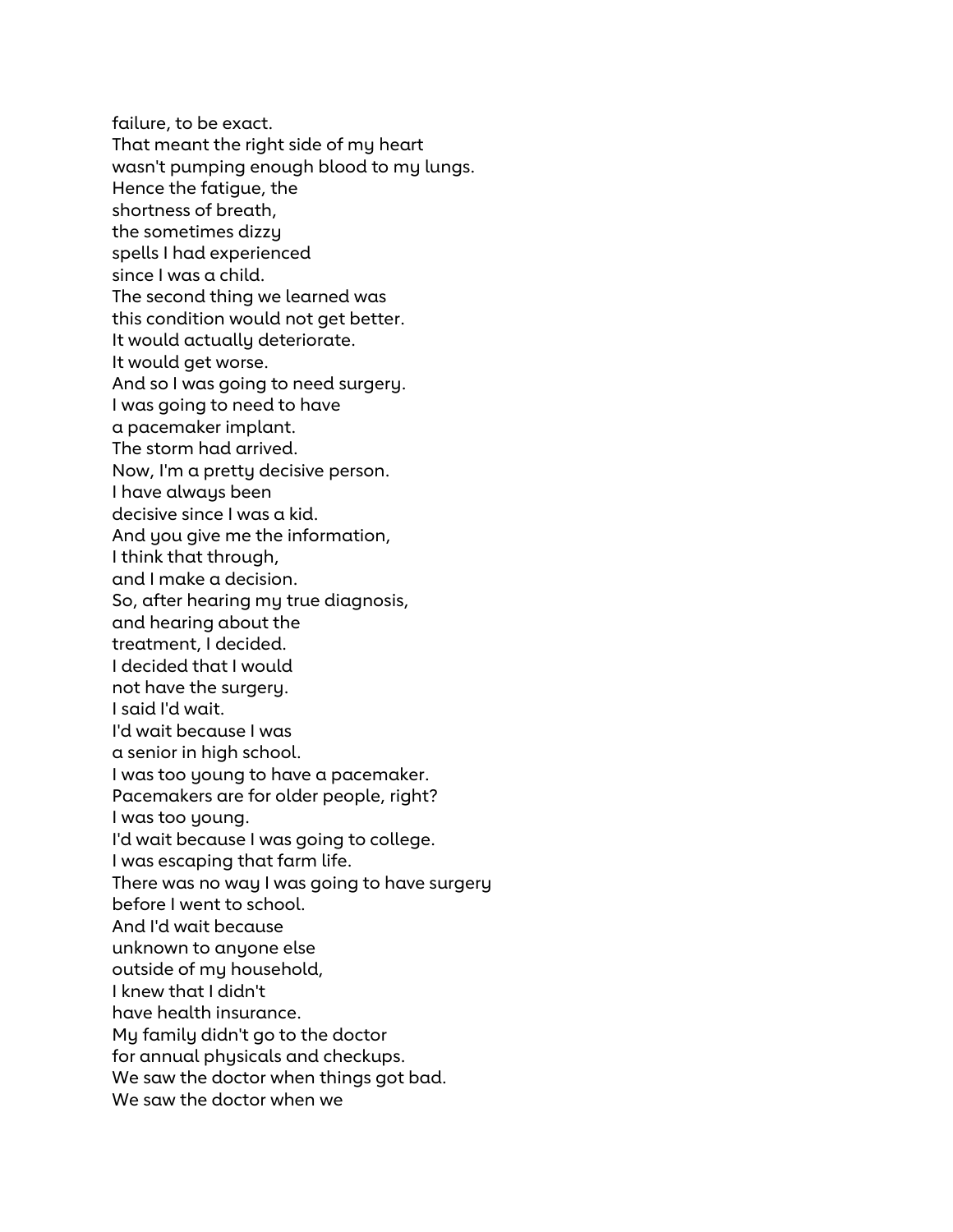needed to see the doctor. And so, I understood as the oldest of four siblings, I understood as the daughter of a truck driver, that there was no way I was gonna place this financial burden on my family. So, I decided. I'd wait. And life went on. I graduated from high school with my other classmates, gave a good hug to the family, and said so long to the farm life. I relocated to the big city of Raleigh, where I attended North Carolina State University, go Pack. I graduated from college and I started my career. I got a really good job which had really good benefits. Health insurance, to be exact. Now, the thing about good health insurance was I had the opportunity for the first time in my life to have annual physicals, annual checkups. I saw the doctor on a regular basis. And it was during one of those checkups that she referred me to see a cardiologist. Guess what? The situation was not getting better. So, I went to see the cardiologist, and he gave me the same spiel I'd heard a couple of times before, you've got heart failure. It's not going to get better. You've got to have a pacemaker. Now, I'm a pretty analytical person. My motto is, "Show me the data," okay? Show me the facts. And he showed me the facts. The situation would get worse if I did not have the surgery. My condition would continue to deteriorate.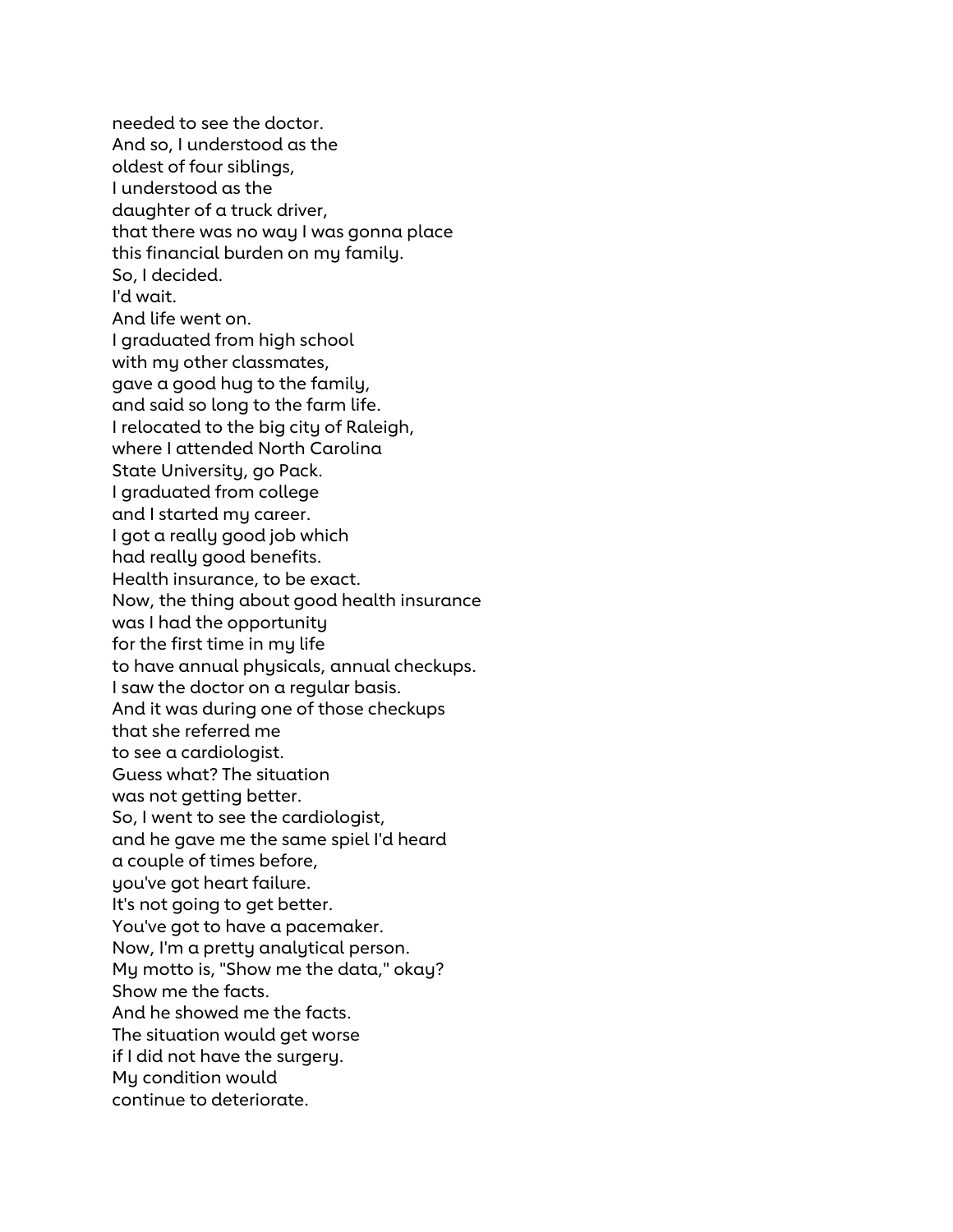My heart rate would continue to get lower. And so I decided. I decided to have the surgery. I decided to have that surgery because I had a long life to live. Because I had to be here for my family. Because I no longer had that burden of worrying about sending my family into bankruptcy if I got a surgery. And so I made the decision. I always alluded to it being the choice. I made the choice. Within months, I had the surgery. You know, when I look back at my life and I think about that day, and I think about making that choice, there are three words that come to my mind. Life is good. Life is good. It's been close to 20 years since I had the first surgery. There will be several. Several surgeries to come. But 20 years since I had that first. Since that time, I've become a wife. I've become a mom, I had a healthy, mischievous little boy who turns nine later this year. I'm blessed to still have my parents here with me, still living on the farm. Although we no longer play a game of tag, my siblings are still around. We're still close. I've had a great career, where I've worked with some really great companies, really great people. I have my own business now, where I'm able to work with leaders and help them to transform their organizations, transform their culture. Life is good.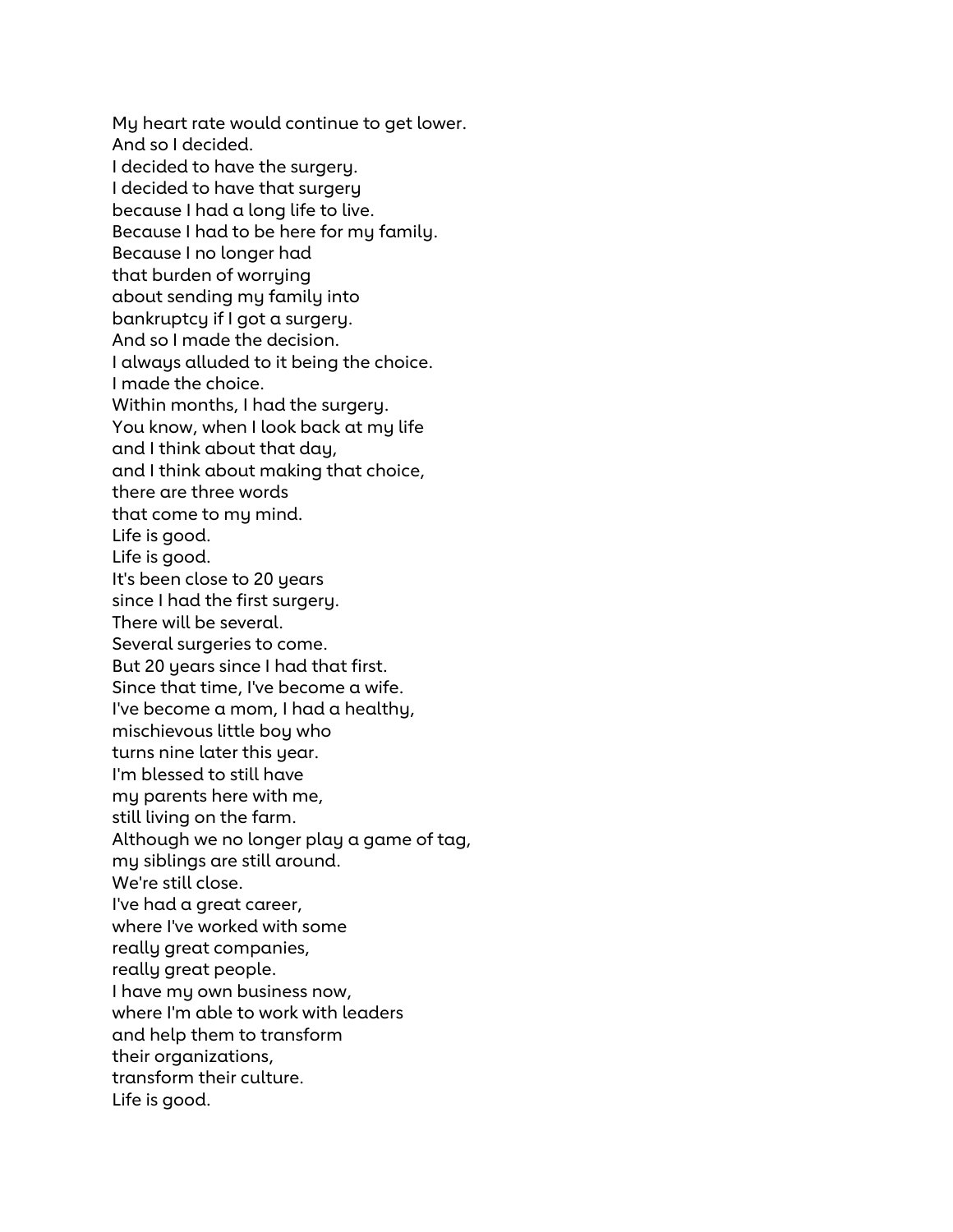But this isn't how the story ends. The story is so much bigger than myself. I started working with the American Heart Association around the 2015, 2016 timeframe. It was something about learning about their mission, and their focus around heart health, and education and prevention. Doing what you can to prevent heart disease and stroke. I was sold. Since that time, I've had the opportunity to share my story with as many people as I can, to advocate on prevention and heart health. Today, I serve on the board with the Triangle American Heart Association

with some heart warriors, where we're working to do great work in the Triangle region. One initiative that really stands close to home for me is our focus on health equity. We founded the task force around health equity to get out into the communities and to partner with women of color, in the communities where they are actually doing the work, to help them and provide them with the tools and the resources that they need to help their communities around heart health education, and placing a greater spotlight on health equity. I know far too well the importance and the impact of getting the wrong diagnosis. I also know the importance of being able to get the treatment sooner rather than later.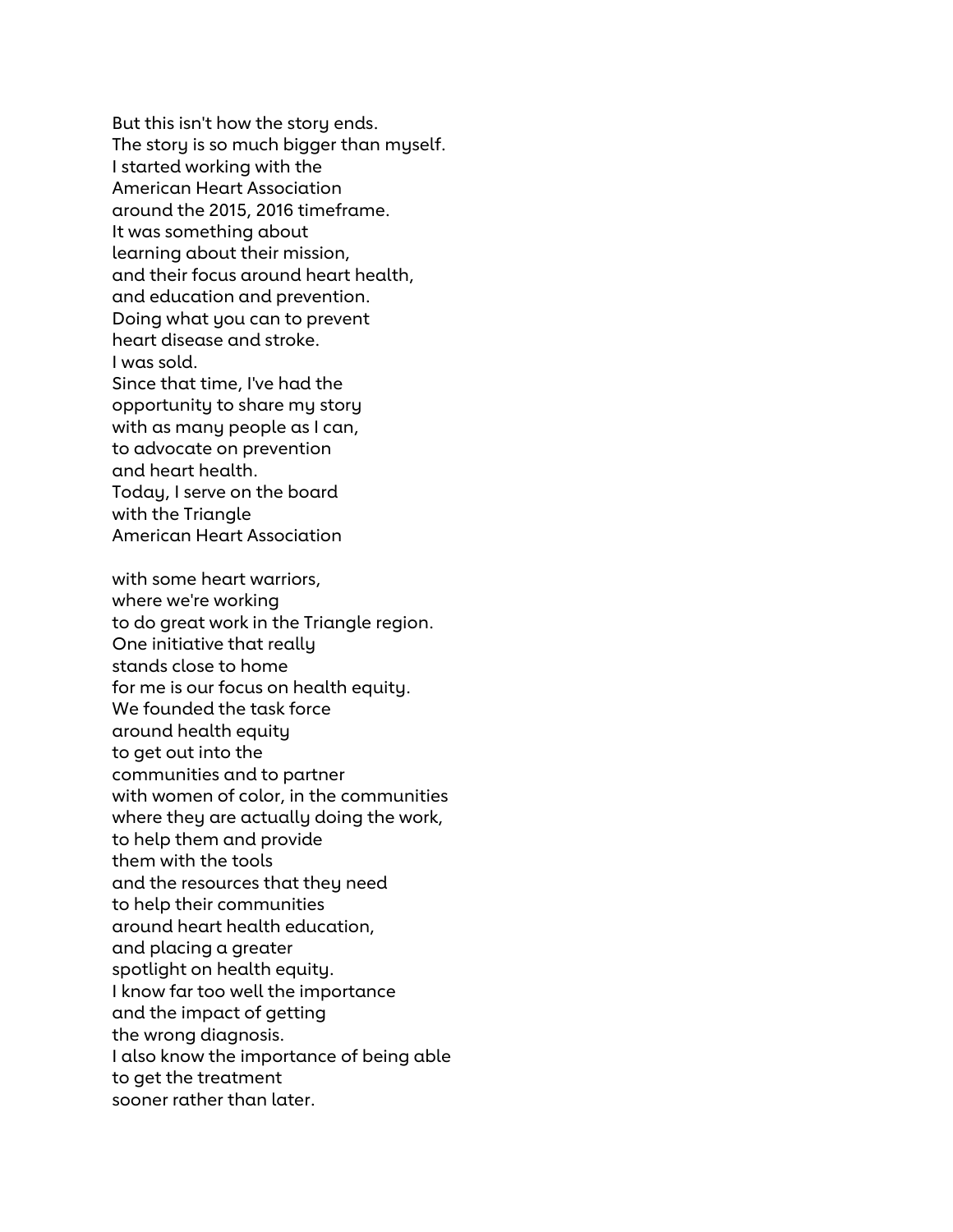No, this story does not end with me. There's so much more work that has to be done. So regardless if you're a child on the West Coast, or you're growing up in the Midwest, or if you're up north, big city, or if you're a little girl, living in a small rural town, with big dreams, everyone deserves the opportunity to live a healthier and a longer life, free of stroke and heart disease. There's more work to be done. So, we're going to continue to fight. We're going to continue to push on health equity to make sure again, that people have the opportunity to live those longer lives. Thank you.

Well, greetings everyone. Greetings. I am delighted to be with you today. I'm Stephanie Hawkins, and I am the Founding Director of RTIs Transformative Research Unit for Equity. For those who may be listening to our Go Red Talk on audio only, I'd love to paint a picture for you. I am a black woman. I am about 5'4, have chocolate brown skin, and I'm wearing black cat-eyed glasses. And I am so delighted that I'm wearing a red dress, red and white dress just for you today. But I also want you to know that I'm wearing heels, which I have not done in two years, because this is my first public gathering. But it is well worth wearing heels for the opportunity to amplify heart health,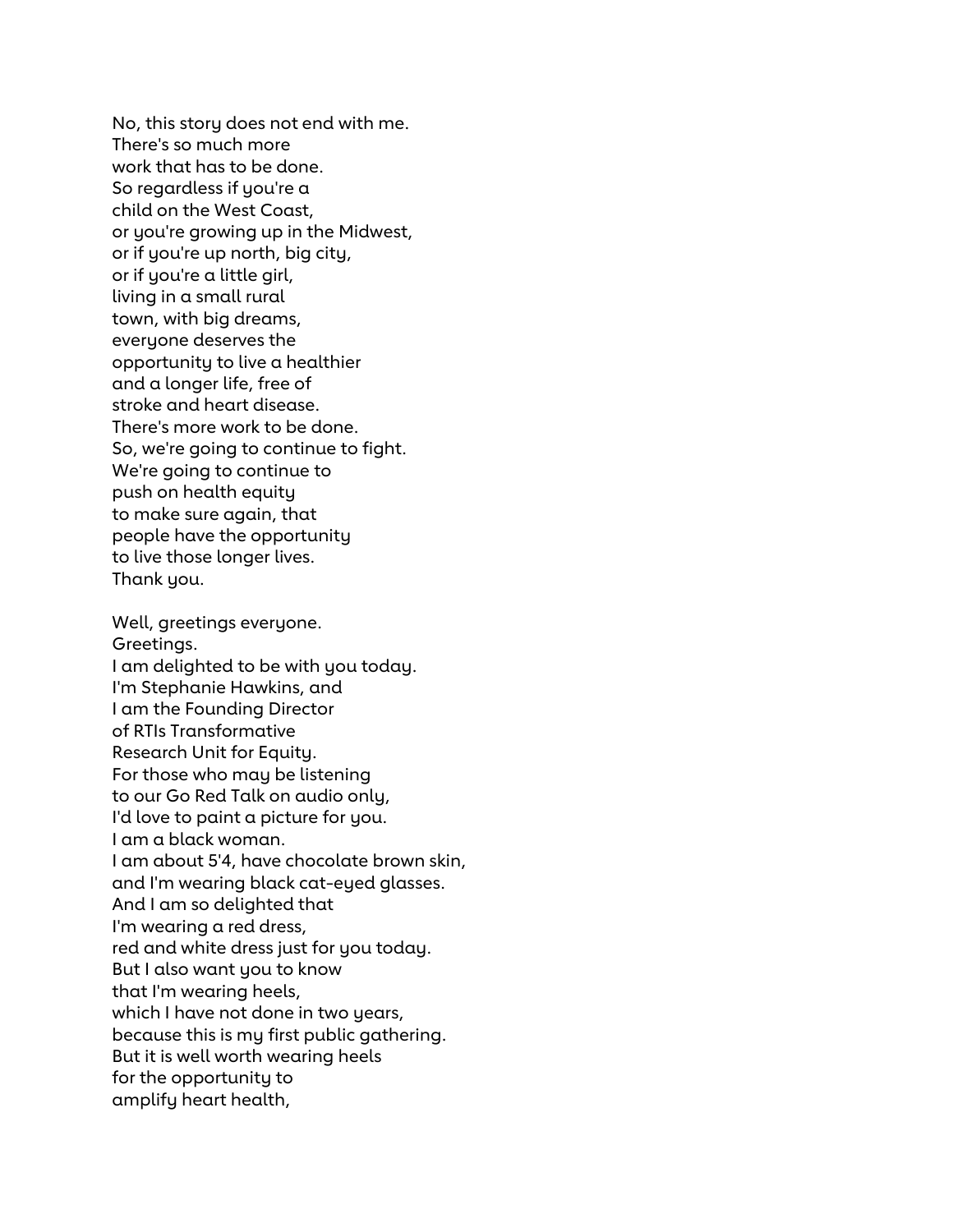especially for black women. So black women are about twice as likely as our white counterparts to die from high blood pressure-related illnesses. We're also about twice as likely than our Hispanic counterparts. So, for me, talking about heart health is personal. But I'm here to talk about my role as a researcher, and how I center equity in my work. So, I'd love to take you on that journey. So, let's first set the table and talk about what is health equity. Health equity is when the intersection of all your social identities intersect. When your residence in a marginalized community, when your experiences with structural racism, or other forms of oppression, do not impact your health outcomes. So those who don't have access to health resources, we have to be intentional and persistent in removing obstacles in order to achieve health equity. We also have to support culturally responsive and bias-free health care. So, let's talk about where my journey started. If you haven't realized, I'm a New Yorker. I'm from Queens. And I grew up in a legally racially-segregated community. So what do I mean by that? It was an all-black community. And so I am really clear that the impact of structural racism does play out in many sectors of our lives. But let me also just be clear what structural racism is.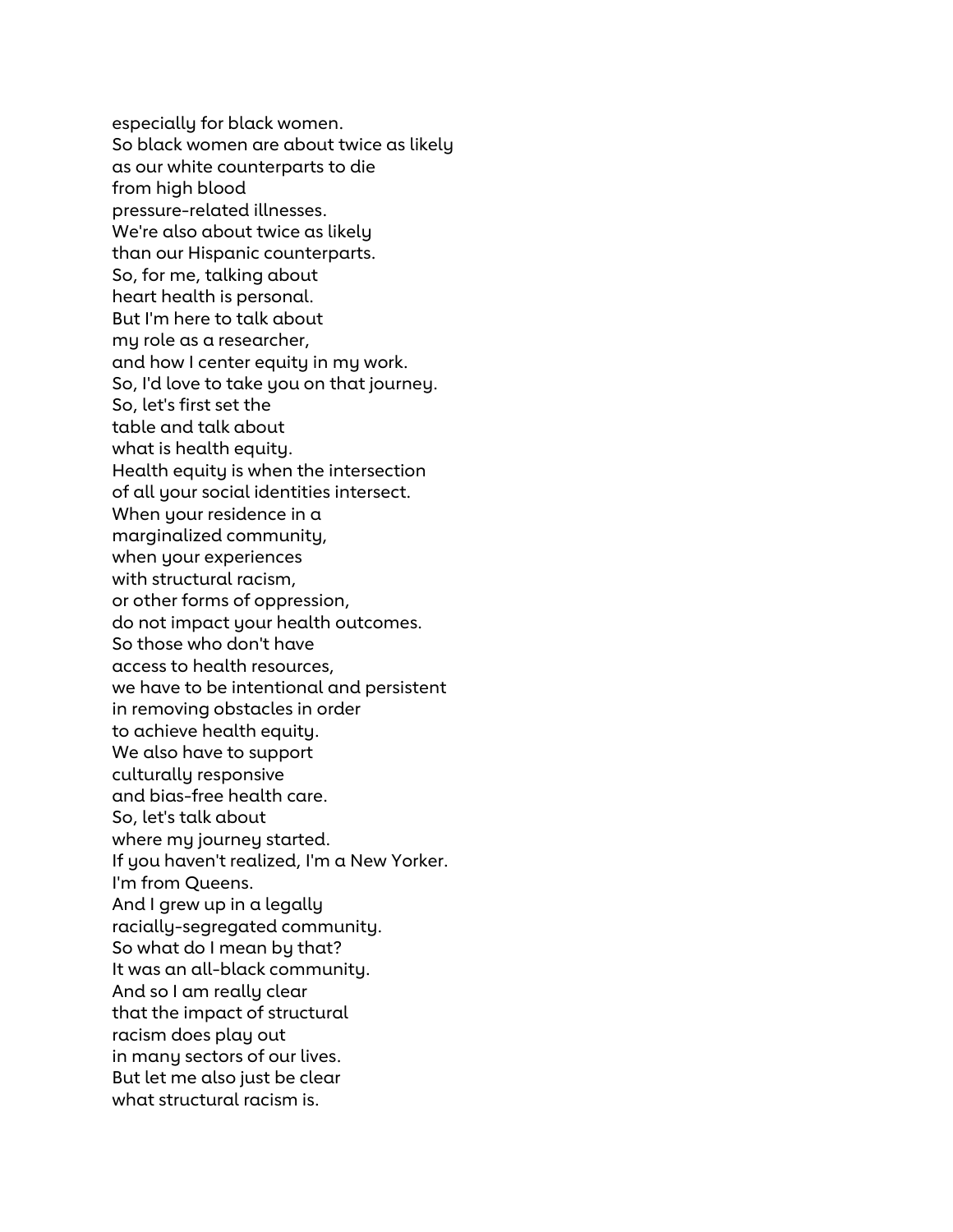So let me explain what I mean by that. So structural racism is the totality of experiences that maintain racial discrimination. It is also the ways in which our systems are mutually reinforcing to maintain inequities, and they all work to privilege white people. So that's what structural racism is. But when I think about my role as a kid having fun in New York, that was never something I thought about. But as I grew older, and definitely more recently, there's a lot of conversation about redlining. So, I asked my dad, "Hmm, has this been an experience of yours when you got our house?" And so he tells me a story about he and my mother after they got married wanting to purchase a home. And the realtor is taking them around, and they spot a home in a community that my mother loved, but the realtor made up lots of reasons why they weren't able to put an offer in on a house there. So, as we continue, my mother is very persistent, or as some think, stubborn, but she decided we're just gonna wait. So as time has gone on there's new construction, and there's an opportunity for a black family to buy a house. Well, that opened up opportunities for other families because white residents began to leave and move into other communities. So commonly known as "white flight." So, my parents buy a house,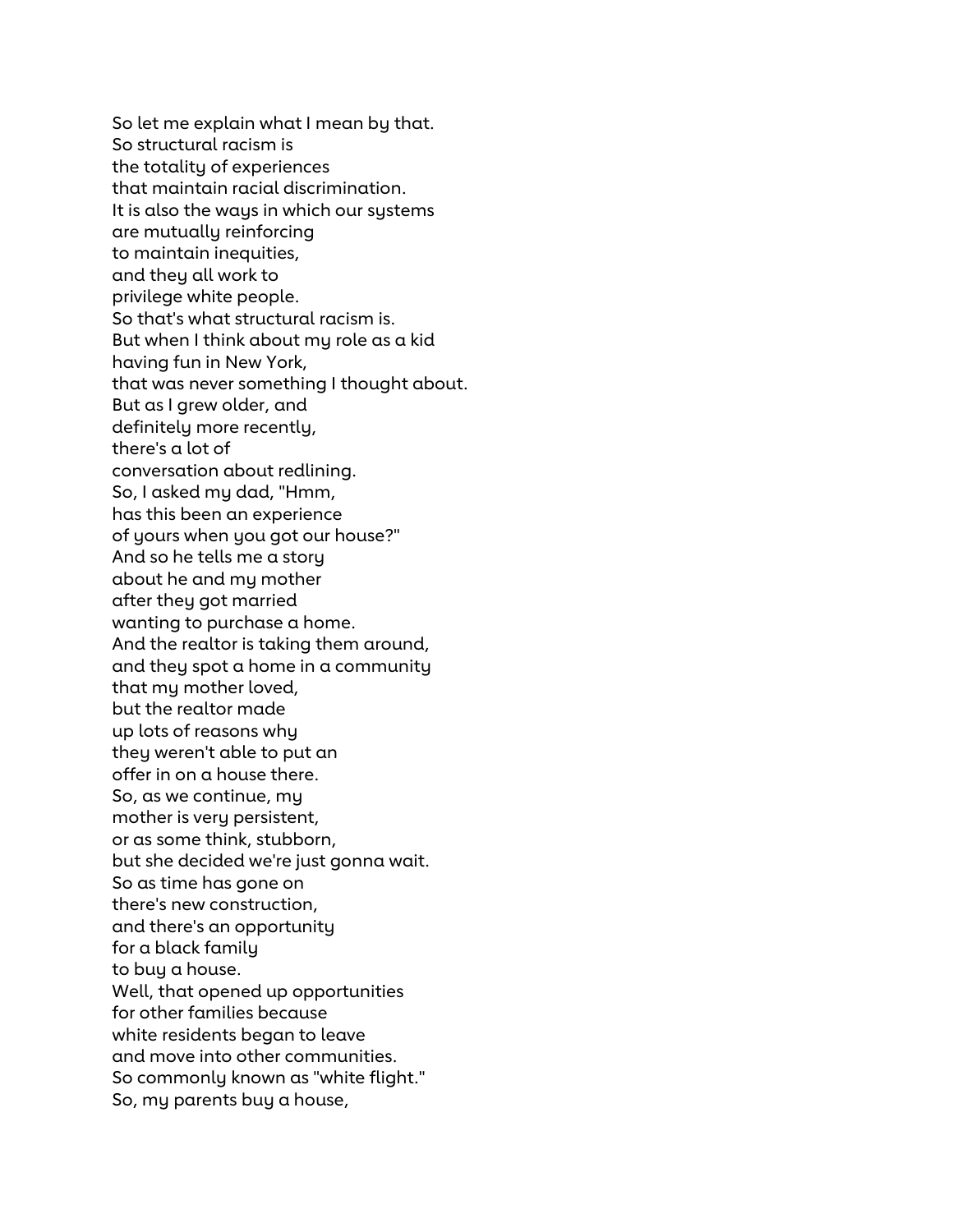and that is ultimately where I grew up. And it was excellent. I had a wonderful childhood. But as I reflect back now, I think about the grocery store that was in my neighborhood. I am pretty sure that if I think about how health inspections work, that grocery store would not have passed. But my family, we had a little bit of privilege. We had a car. And many families in New York don't. So, each week we would drive out to Long Island for our grocery shopping. So, we were able to get some of the benefit that communities with more resources are able to enjoy. And that's fresh produce, lots of choices for food. But when I think about that grocery store in my neighborhood, and I think about the fact that there are people who had to go to that grocery store because they didn't have any options, it made me realize that where you live impacts your health outcomes. So, let's talk about, as I think about my neighborhood, I also realized, hmm, RTI has a lot of resources. And so we've created a tool called the RTI Rarity Tool. And I asked my colleagues, "Are you able to map my neighborhood in Queens, so that I can see sort of what this tool can do?" So, this tool is powered by artificial intelligence, and it helps to explain how health outcome inequities exist. They fuel it with lots of data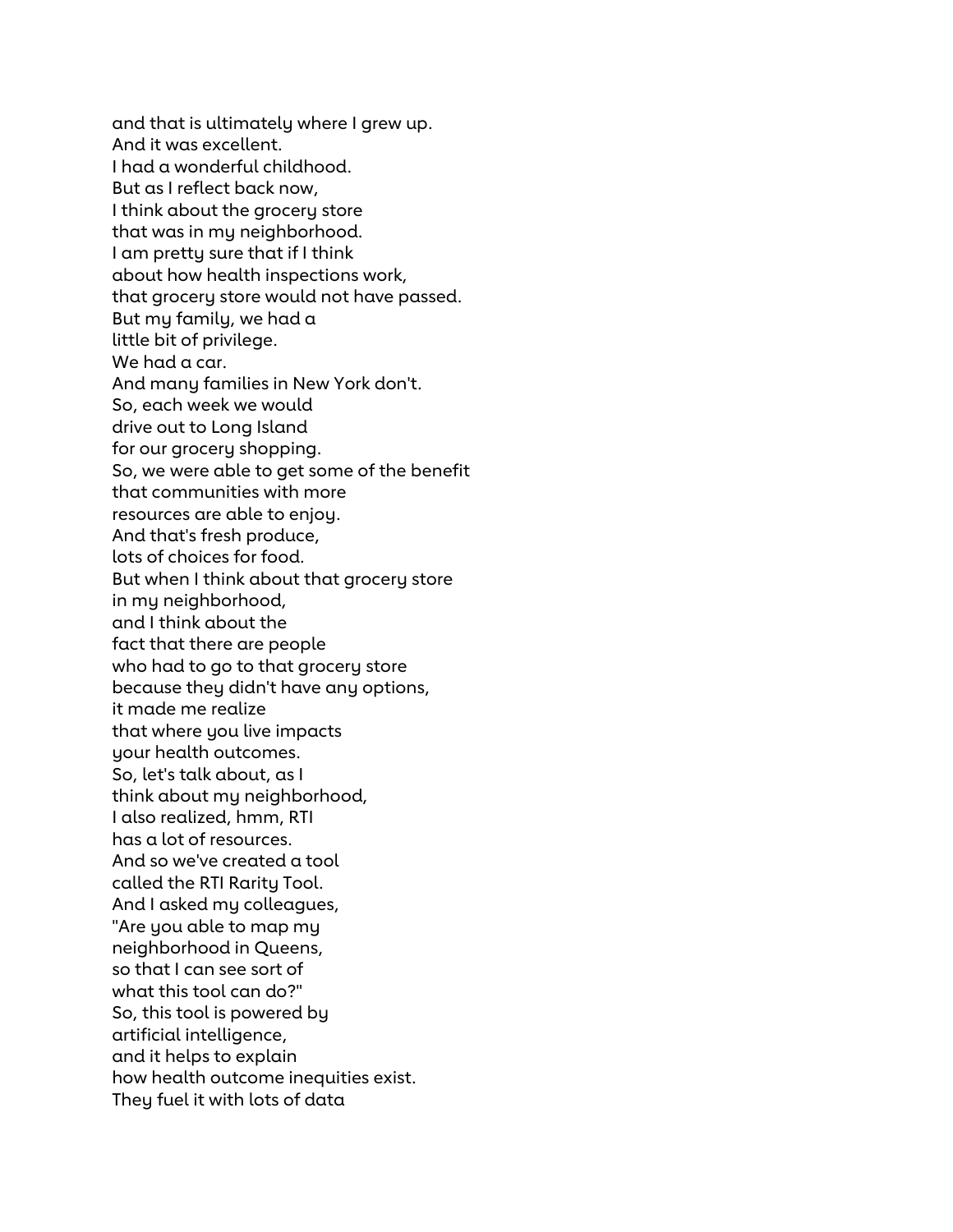on social determinants of health, and it's spectacular. So, they created a tool, and you'll see on this map that the darker the color, the less social inequities exist. So that's a good thing. The lighter the color, the more social inequities exist. So, my neighborhood in Queens is mapped in yellow, and it's purple. So that's not too bad. It's not black, but it's definitely not super light. So, I was feeling pretty good about it. So, when I look at the data associated with my neighborhood, I realize 79 years is the average life expectancy. But then I look at the historical redlining, and we get a D. Well, a D indicates hazardous. And I realize that that was a signal to the mortgage industry that if you want a risky bet, this is a risky bet. The people in this community are what we deem as undesirable, not a good bet for a mortgage company. So, the colleagues at RTI also said, "Well, let's explore a neighborhood that's all black from the social inequities index." Remember, all black is a good thing. We look, and we just travel three-and-a-half miles, and we are in a community in Queens that on the social inequities index is all black. And I look and realize their racial redlining grade is a B, and that signaled to the mortgage industry that this is a safe bet. This community is probably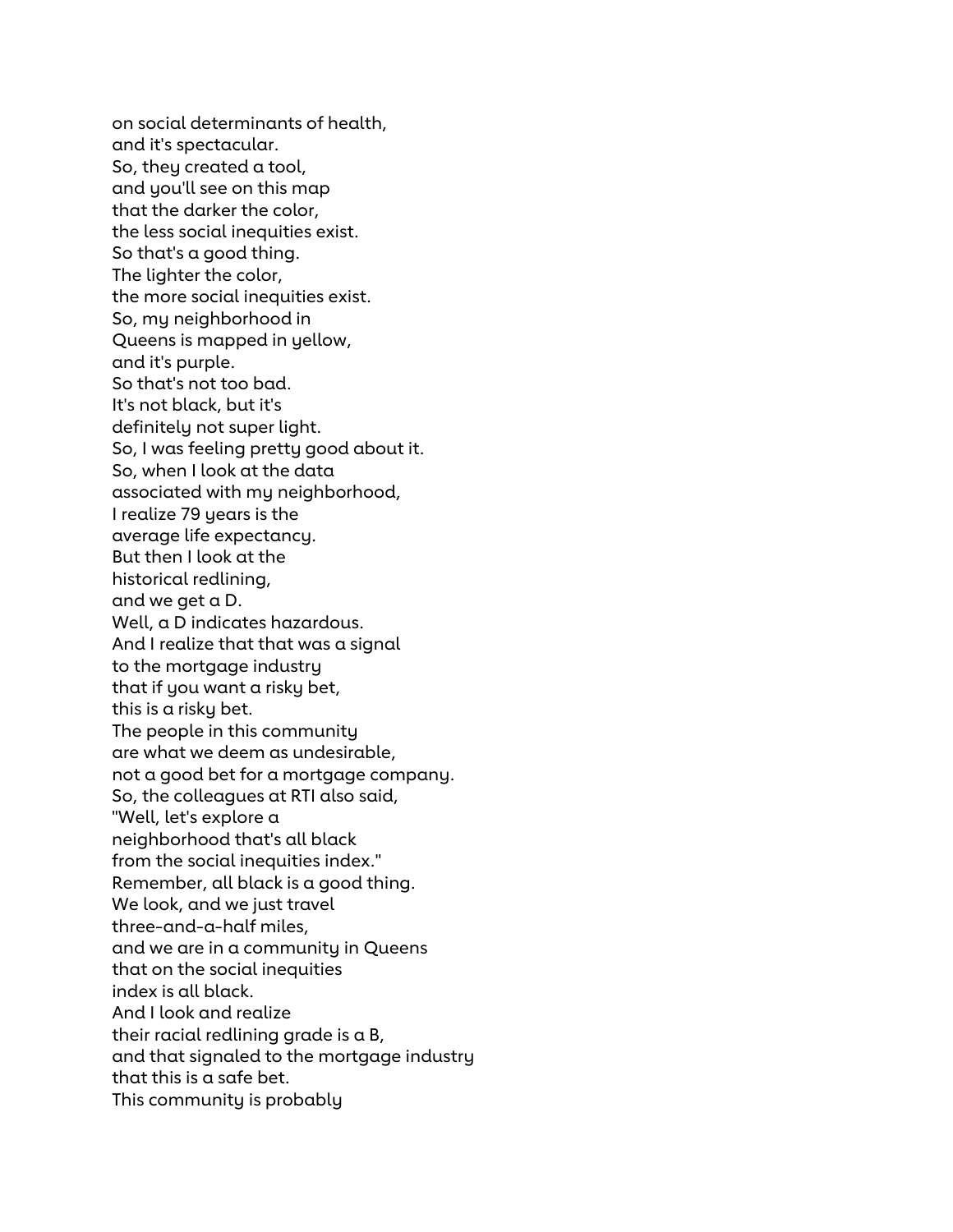nearly, if not all white, so you should go ahead and offer those mortgages there. The most fascinating thing though that blew my mind about this rarity tool is by moving three-and-a-half miles, I gained four years to my life expectancy. So, it went from 79, and then added four more years to my life just by moving three-and-a-half miles. So that was fascinating to me. But I'll take you back on my journey. As I leave New York, I head to Atlanta, Georgia. I go to Spelman College, I get a bachelor's degree. I leave there, I go to DC. I get a master's and a PhD in clinical psychology from Howard. And I then ultimately moved to Durham. So I take a job at this place called RTI International. And I said, "Well, if where you live impacts your health, what decision did I make when I moved to Durham?" And it wasn't one that I was intentional about, but since we've got this rarity tool, let's check it out. So, we look at the map for Durham, and we center the area that I lived when I first moved here, and, hmm, may not have been a good decision, because we moved from purple in Queens, to a fuchsia-pinkish color in Durham. And remember, the lighter the color, the more social inequities exist. But luckily, I'm still hovering around 79 years as my life expectancy. So maybe that's okay. But again, what's startling is, my colleagues looked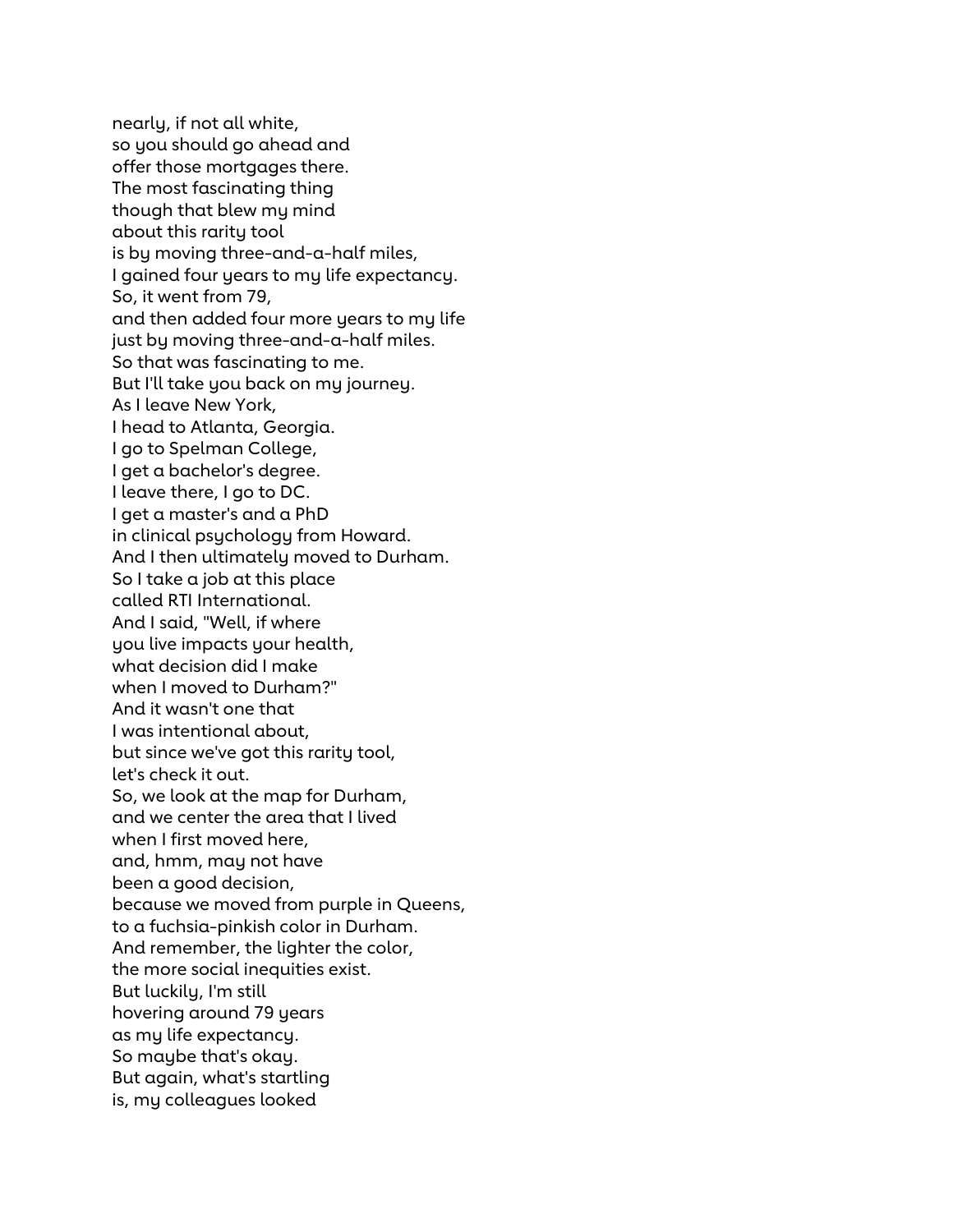at a community now just two miles away, and now I'm able to gain five years to my life. So moving to Durham is great, but moving to that community that was two miles from where I actually purchased my home, may have led to more life in terms of my life expectancy. So again, just really reinforcing where you live matters to your health. Now, I could have been a marathon runner. I could have eaten only fruits and vegetables. But where you live also matters. So, I thought that was really important for me to see. And I'm grateful that we have these types of tools to identify the really critical role of structural determinants of health. So, we launched TRUE, and I mentioned the Transformative Research Unit for Equity, that was launched just this past December. And it reflects RTIs commitment to really centering equity across all of our research, sort of domestically and globally. But it also is the opportunity that we have at RTI to explore the role that structural racism plays, as well as structural determinants of health, the roles that those forces play out in the work that we do in terms of health outcomes. So, we've got 60 years, 60 plus years of amazing research impacting the human condition. And the launch of TRUE is an opportunity for us to really center equity and